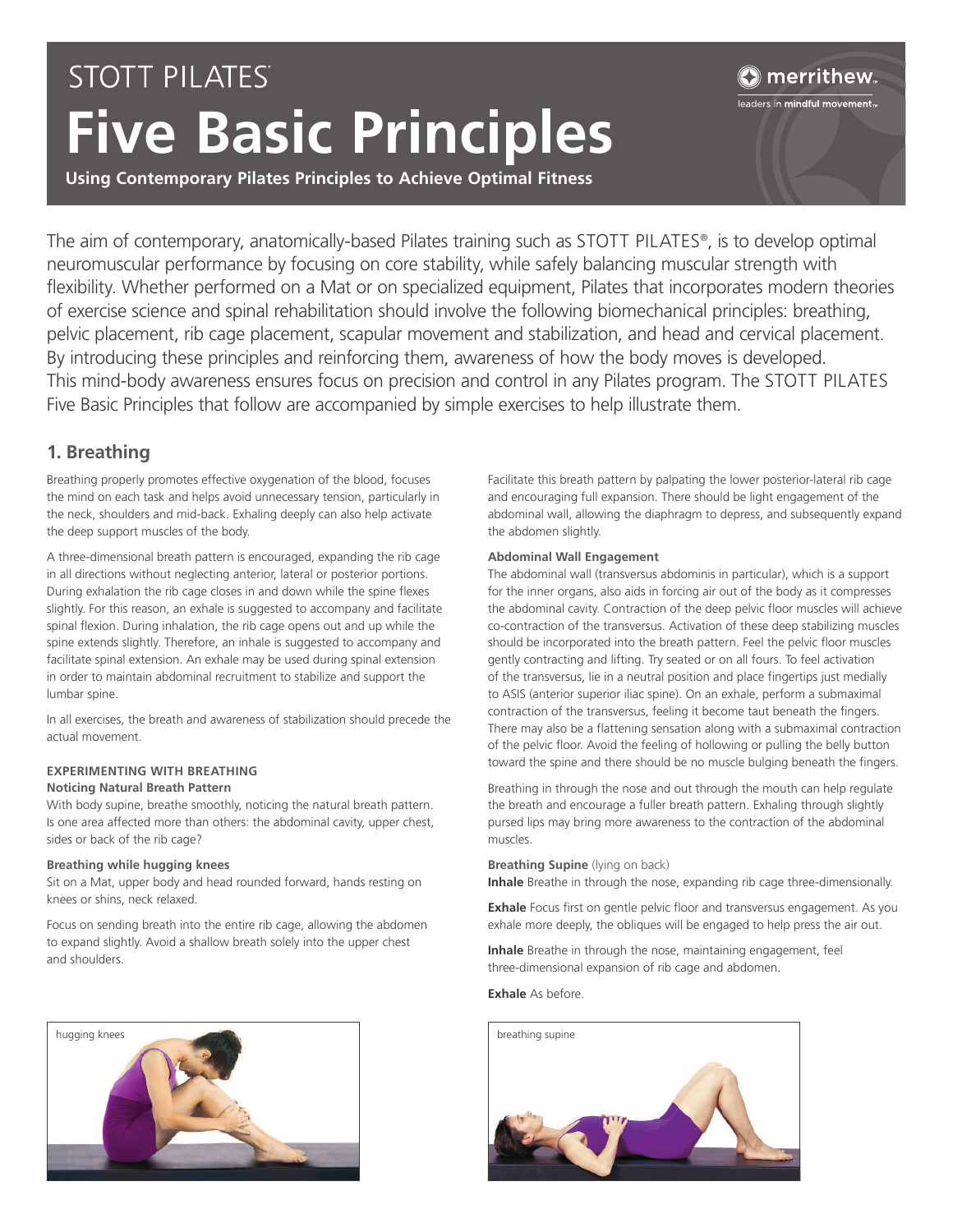# **4. Scapular Movement and Stabilization**

Stabilizing scapulae on the rib cage is as important as contracting the abdominal muscles during the initiation of every exercise. When stability is absent, there is a tendency to overwork muscles around the neck and shoulders.

Be aware of scapular stabilization at all times, whether there is movement of the arms and spine or not. Since they lack a direct bony attachment to the rib cage and spine, the scapulae have a great deal of mobility. In making a greater range of motion available to the arms, the scapulae can glide upward, downward, inward and outward, and can also rotate upward or downward.

> **Exhale** Return scapulae to neutral, sliding shoulders down away from ears (avoid rounding shoulders forward as they slide down).

Through the whole shoulder girdle, a sense of stability, not rigidity, should always be maintained. A sense of width should be maintained across the front and back of the shoulder girdle. The shoulders should not be allowed to overly round forward or squeeze completely together. The scapulae should lie flat on the rib cage and glide across it without coming away from it. Keep in mind that the scapulae will react to movements of the arms and thoracic spine. For example, the scapulae will naturally elevate during overhead arm movements and protract during thoracic flexion.



Be aware that an individual's neutral placement of the scapulae may be slightly different from their natural resting position. An ideal working alignment must be established for each individual.

# **EXPERIMENTING WITH SCAPULAR MOVE AND STABILIZATION**

Start supine, with pelvis and spine neutral. Knees flexed, feet abducted hip-distance apart on the Mat. Arms long by sides, palms down.

# **Scapul Isolations**

(ELEVATION, supine) **Inhale** Elevate scapulae, lifting shoulders toward ears.

## **Scapul Isolations**

(DEPRESSION, supine) **Inhale** Depress scapulae, drawing shoulders away from ears.

Exhale Return scapulae to neutral.

## **Scapul Isolations**

(PROTRACTION, seated or supine) **Inhale** Protract scapulae, widening between shoulder blades.

**Exhale** Bring scapulae back to neutral, with feeling of opening collarbone.

## **Scapul Isolations**

(RETRACTION, seated or supine) **Inhale** Retract scapulae, bringing shoulder blades closer together.

**Exhale** Return scapulae to neutral.



# **3. Rib Cage Placement**

The abdominal wall attaches to the lower ribs. The abdominal muscles must often be recruited to maintain the rib cage and the thoracic spine, in proper alignment. Often the rib cage will tend to lift up in the supine position or deviate forward in a sitting position, extending the thoracic spine. Pay particular attention while inhaling or elevating the arms. Engagement of the obliques will ensure proper alignment at all times.

When supine in neutral, maintain a sense of the weight of the ribs resting gently on the Mat, neither lifting away nor pushing into the Mat. Emphasize breathing three-dimensionally into the rib cage and abdomen during inhalation.

The degree of contact between the lumbar spine and the Mat will differ from person to person.

Allow the two sides of the rib cage to close toward each other during exhalation, softening the back of the rib cage toward the Mat. Avoid overly depressing the rib cage, which will flex the thoracic spine, possibly extending the cervical spine and may deactivate the transversus abdominis.

When flexing, the rib cage will slide toward the pelvis anteriorly. When extending, allow the rib cage to open to facilitate thoracic extension. It is important to not completely relax the abdominals during extension; otherwise a loss of spinal stability will result.

#### **EXPERIMENTING WITH RIB CAGE PLACEMENT**

Start supine, with pelvis and spine neutral. Knees flexed, feet abducted hip-distance apart on the Mat. Arms long by sides, palms down.

#### **Arm Raises**

**Inhale** Reach arms to the ceiling, palms facing one another.

**Exhale** Reach arms overhead, only as far as abdominal connection and contact between the rib cage and Mat can be maintained.

**Inhale** Reach arms to the ceiling.

**Exhale** Lower arms down by sides.

# **2. Pelvic Placement**

It is key to emphasize stabilization of the pelvis and lumbar spine both statically and dynamically in all positions and throughout all movements. The two positions most often used are neutral and imprint. In a neutral position, the natural anteriorly convex curve of the lumbar spine is present. In most cases, when lying supine, the triangle formed by the ASIS and the symphysis pubis should be parallel to the Mat. This is the most stable and optimal shockabsorbing position and a good place from which to promote efficient movement patterns.

Neutral alignment should not be achieved by forcibly arching the back, but rather by allowing the weight of the sacrum to rest on the Mat. With the transversus abdominis engaged, no strain should be felt through the spinal extensors in the lumbar area. If muscular tension occurs, shift the pelvis slightly toward a posterior placement. It is more important for the lumbar area not to strain than for the ASIS and symphysis pubis to lie in the same horizontal plane. For example, someone with large gluteals might actually create an exaggerated lordosis in the lumbar spine by trying to have the ASIS and symphysis pubis lie in the same plane.

An imprinted position combines a slight posterior pelvic tilt with slight lumbar flexion. The normal curve of the lumbar spine lengthens toward flexion by engaging the oblique abdominals to approximate the pelvis and the rib cage anteriorly. When supine, the pubic bone may be slightly higher than the ASIS. The pelvis is not so tilted that the sacrum curls off or loses contact with the Mat.

It is not necessary to press the lower back all the way into the Mat or to tuck under by overusing the rectus abdominis and gluteal muscles as this may decrease stability.

An imprinted position should be used to ensure stability of the pelvis and lumbar spine, if neutral alignment cannot be stabilized. When there is weakness in the obliques and other abdominals, placing them in this slightly shortened position can help maintain their engagement. This will often be useful when certain postural tendencies are present (for example, lordosis). When the lower limbs are secure on the Mat or other apparatus in a closed kinetic chain, the pelvis and lumbar spine are ideally neutral.

Performing an open kinetic chain exercise with the pelvis and lumbar spine in an imprinted position will increase stabilization. Once enough strength has been developed through the abdominal muscles to achieve stability, a neutral position can be maintained in an open kinetic chain.

# **EXPERIMENTING WITH PELVIC PLACEMENT**

Start supine, with pelvis and spine neutral. Knees flexed, feet abducted hip-distance apart on the Mat. Arms long by sides, palms down.

#### **Rocking Pelvis**

Rock pelvis through anterior and posterior tilts to explore the range of movement. Neutral position will be somewhere between the two.

#### **Leg Slides**

Test stability in a neutral position by sliding one foot along the Mat, then drawing it back in. Limit the range of motion to where the lumbopelvic region can be stabilized.

**Inhale** To slide foot away.

**Exhale** To return.

**Neutral to Imprint Inhale** Maintain a neutral alignment.

**Exhale** Contract abdominals and imprint.

**Inhale** Maintain an imprinted position.

**Exhale** Return to neutral.

The transversus abdominis remains engaged throughout while the obliques shorten during imprint, and lengthen during return to neutral. Try lifting one or two feet off the floor to test the stability of the imprint.